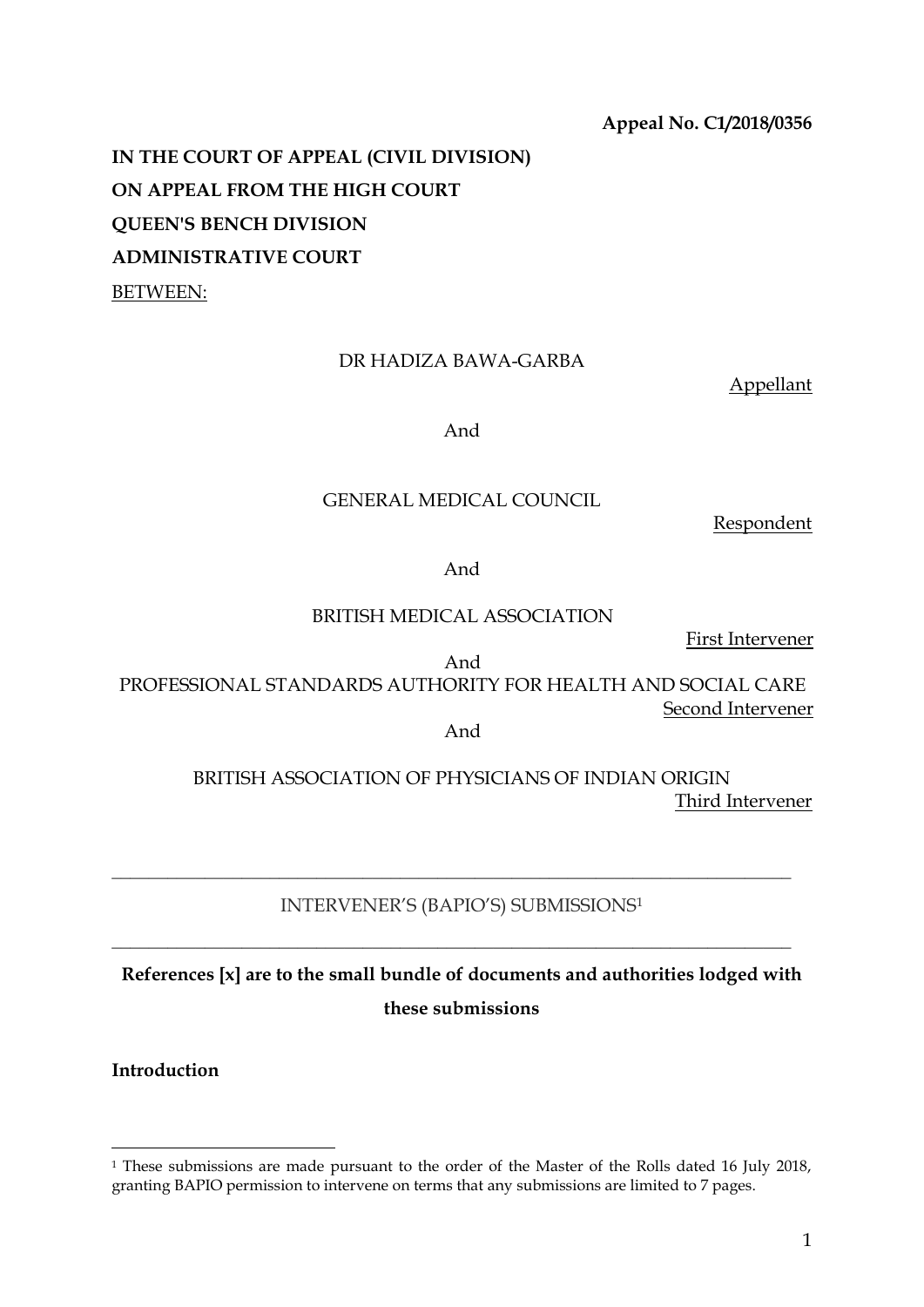1. BAPIO was established in 1996 to support International Medical Graduates (IMGs). BAPIO is the largest membership organisation for Black and Minority Ethnic (BME) doctors working in the National Health Service (NHS). It provides a voice and support for its members. It also informs policy makers in the NHS, Medical Royal Colleges, and other organisations. BAPIO has extensive experience of the issues affecting BME doctors in the context of their access to registration, employment and professional regulation. BAPIO has brought proceedings in its name in the past, including to address concerns relating to race discrimination impacting on BME doctors (*R (BAPIO Action Limited) v RCGP and GMC* [2014] EWHC 1416 (Admin); *R (BAPIO Action Ltd) v Secretary of State for the Home Department* [2008] UKHL 27, [2008] 1 AC 1003).

# **Background**

…..

**.** 

- 2. BAPIO intervenes in this appeal because it is concerned that BME registrants are overrepresented in Fitness to Practise proceedings and that outcomes are disproportionately harsh for certain cohorts of BME registrants.
- 3. The Respondent's ("GMC's") most recent annual report [1-22] states as follows:

"Most licensed doctors who were registered to work in the UK between 2012 and 2016 and whose ethnicity we know … fell into one of four groups: white UK graduates (41%), IMGs<sup>2</sup> who are BME (18%), UK graduates who are BME (12%), and white EEA graduates (9%).<sup>3</sup>

Between 2012 and 2016 the rate of a doctor being complained about, having a complaint investigated, and receiving a sanction or a warning varied by PMQ and ethnicity and also by register type…. In terms of the groups of doctors with the highest and lowest rates of complaints:

 Just under a quarter (23%) of IMG BME GPs were complained about compared with 17% of their UK BME counterparts. ……………

<sup>2</sup> IMGs (International Medical Graduates) are doctors who gained their primary medical qualification outside the UK, EEA and Switzerland, and who do not have European Community rights to work in the UK.

<sup>3</sup> There are then two much smaller groups: white IMGs (3%) and EEA graduates (excluding the UK) who are BME (1%). The remaining doctors (16%) did not declare their ethnicity. This year, for the first time, the GMC included doctors with unknown ethnicity separately in the analysis (p. 107) [19].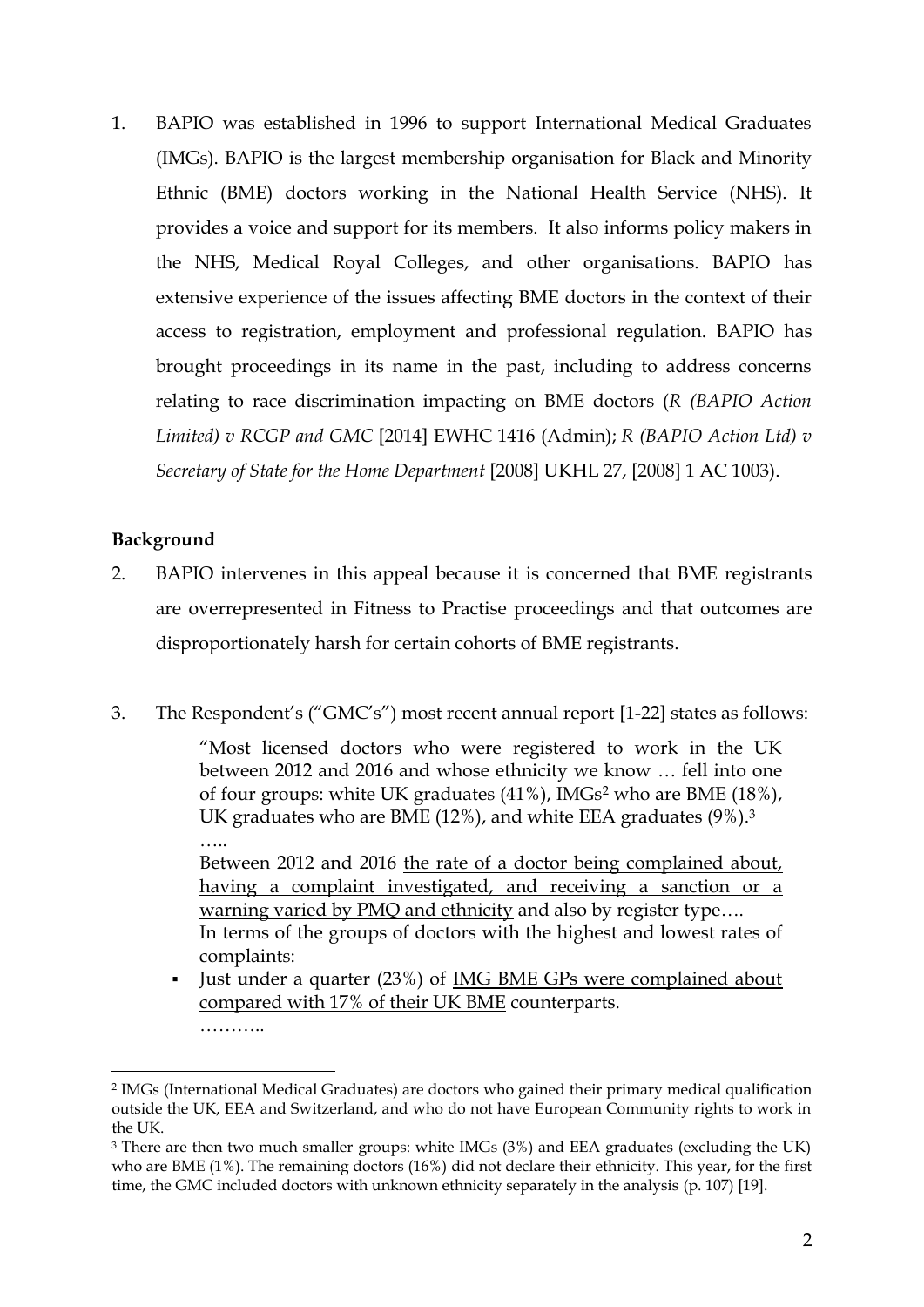In terms of the rates of sanctions and warnings, overall differences were relatively low between groups of doctors and numbers are low. Care must be taken in drawing too firm conclusions from these data: ………

- 1.77% of BME EEA doctors on neither the GP nor the Specialist Register and not in training had a sanction or warning and EEA GPs with no recorded ethnicity had a sanction or a warning rate of 1.49%
- BME UK doctors on neither register and not in training also had a relatively high sanction and warning rate (0.93%) as did IMG GPs with no recorded ethnicity (1.36%)."

(*"The State of Medical Education and Practice in the UK"* (2017) GMC,

p.107 [19] emphasis added)

- 4. Thus, (i) BME EEA doctors on neither the GP nor the Specialist Register and not in training disproportionately received a sanction or warning; (ii) BME UK doctors on neither register and not in training had a relatively high sanction and warning rate and (iii) IMG GPs with no recorded ethnicity (though necessarily IMGs are very much more likely to be BME since of those whose ethnicity is known, only 3% of IMGs are white<sup>4</sup>) also had a relatively high sanction and warning rate.
- 5. Further, in the case of the largest four largest specialities (medicine, surgery, anaesthetics and intensive care medicine, and psychiatry), UK graduates were less likely to receive a sanction or a warning than those who graduated abroad (*"The State of Medical Education and Practice in the UK"* (2017) GMC, p. 109 [21]).
- 6. Further still, since it acquired the power to appeal in 2015<sup>5</sup> the GMC have brought a disproportionate number of appeals against decisions of the Medical Practitioners Tribunal ("MPT") affecting BME doctors. Thus, the response [24- 26] to a Freedom of Information Request [23] made to the GMC demonstrates that of the 25 appeals, concerning 23 doctors, instigated by the GMC against a

**.** 

<sup>&</sup>lt;sup>4</sup> "The State of Medical Education and Practice in the UK" (2017) GMC, p.107 [19].

<sup>5</sup> Section 40A, Medical Act 1983 as inserted by the General Medical Council (Fitness to Practise and Over-arching Objective) and the Professional Standards Authority for Health and Social Care (References to Court) Order 2015, SI 2015/794).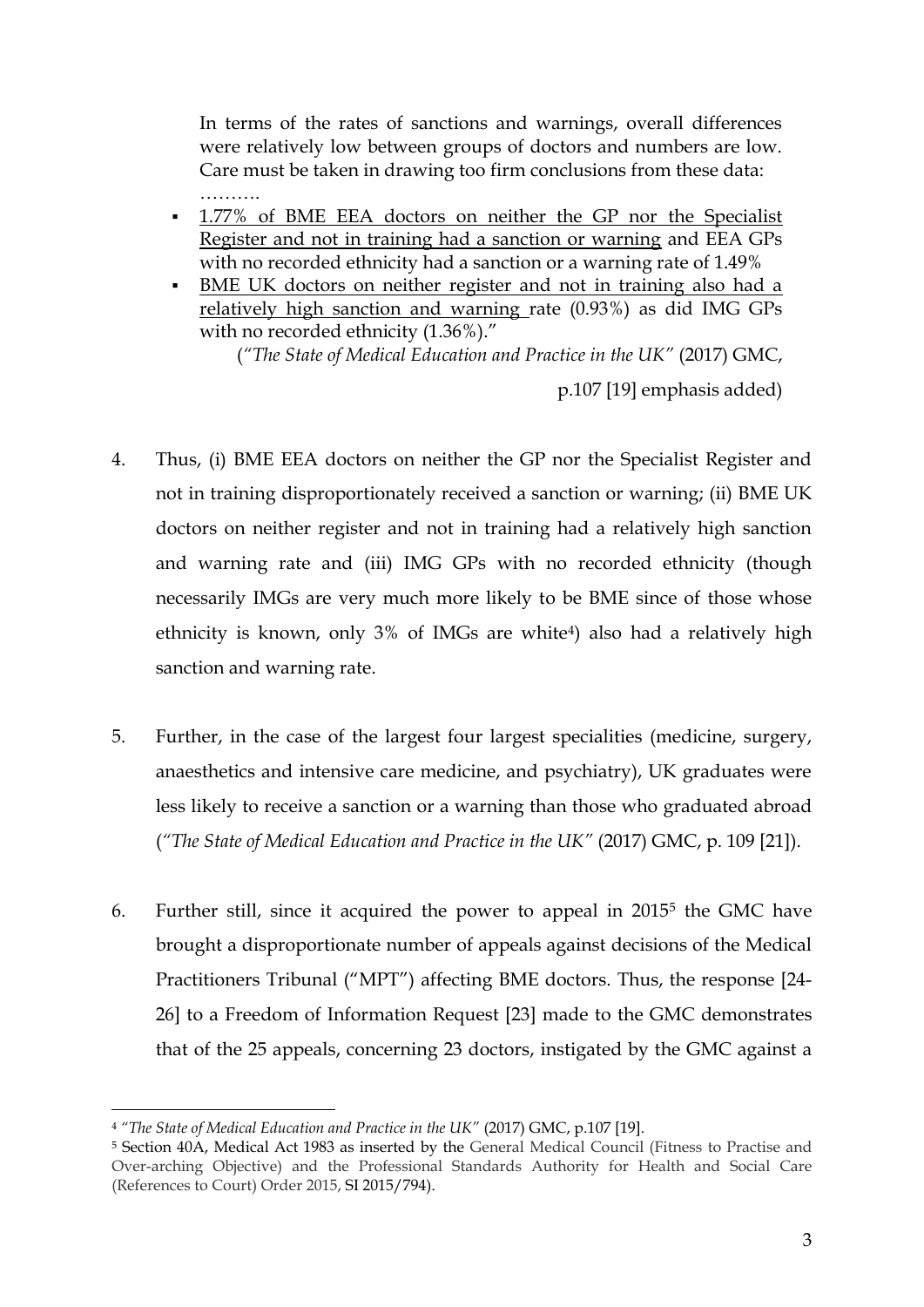decision of the MPT since December 2015, 17 of the doctors concerned declared their ethnicity and of those 17, 13 (76.47%) concerned BME doctors.

7. For the purposes of this appeal, the findings of the *Williams Review* (*"Gross Negligence Manslaughter in Healthcare: the Report of a Rapid Policy Review"*  Professor Sir Norman Williams (published on 11 June 2018)) are also relevant. It reported that: "The panel heard that Black, Asian and Minority Ethnic (BAME) registrants are over- represented in the fitness to practise processes of a number of healthcare professional regulators. There is some evidence that this also applies to prosecutions for gross negligence manslaughter, although the numbers of cases are too small from which to draw meaningful conclusions" (*Williams Review*, p.43 [31]). See too: J. Vaughan *"Gross negligence manslaughter and the healthcare professional"* (2016) The Bulletin, RCS, Vol 98, pp60-62 at p62 [136-138 @ 138].

# **Legal and Policy Framework**

8. These submissions are limited to observations on the general legal scheme and legal provisions/case law that, BAPIO anticipates, will not be addressed by the parties to this appeal.

# *Fitness to Practise Proceedings*

9. As the Court will no doubt hear, the General Medical Council (Fitness to Practise) Rules Order of Council 2004 (2204/2608) introduce the following stages for Fitness to Practise proceedings: (i) consideration of an allegation<sup>6</sup> (Rule 4); (ii) investigation (Rule 7); (iii) consideration by the case examiner<sup>7</sup> who may determine whether the allegation should proceed, issue a warning, refer the matter to the investigations committee or refer the matter for determination by a MPT (Rule 8) and (iv) consideration by the GMC investigations committee which may determine whether the allegation should proceed, dispose of it by

**.** 

<sup>6</sup> Defined at Rule 2.

<sup>&</sup>lt;sup>7</sup> Appointed for the purposes of exercising the functions of the investigations committee: Rule 2.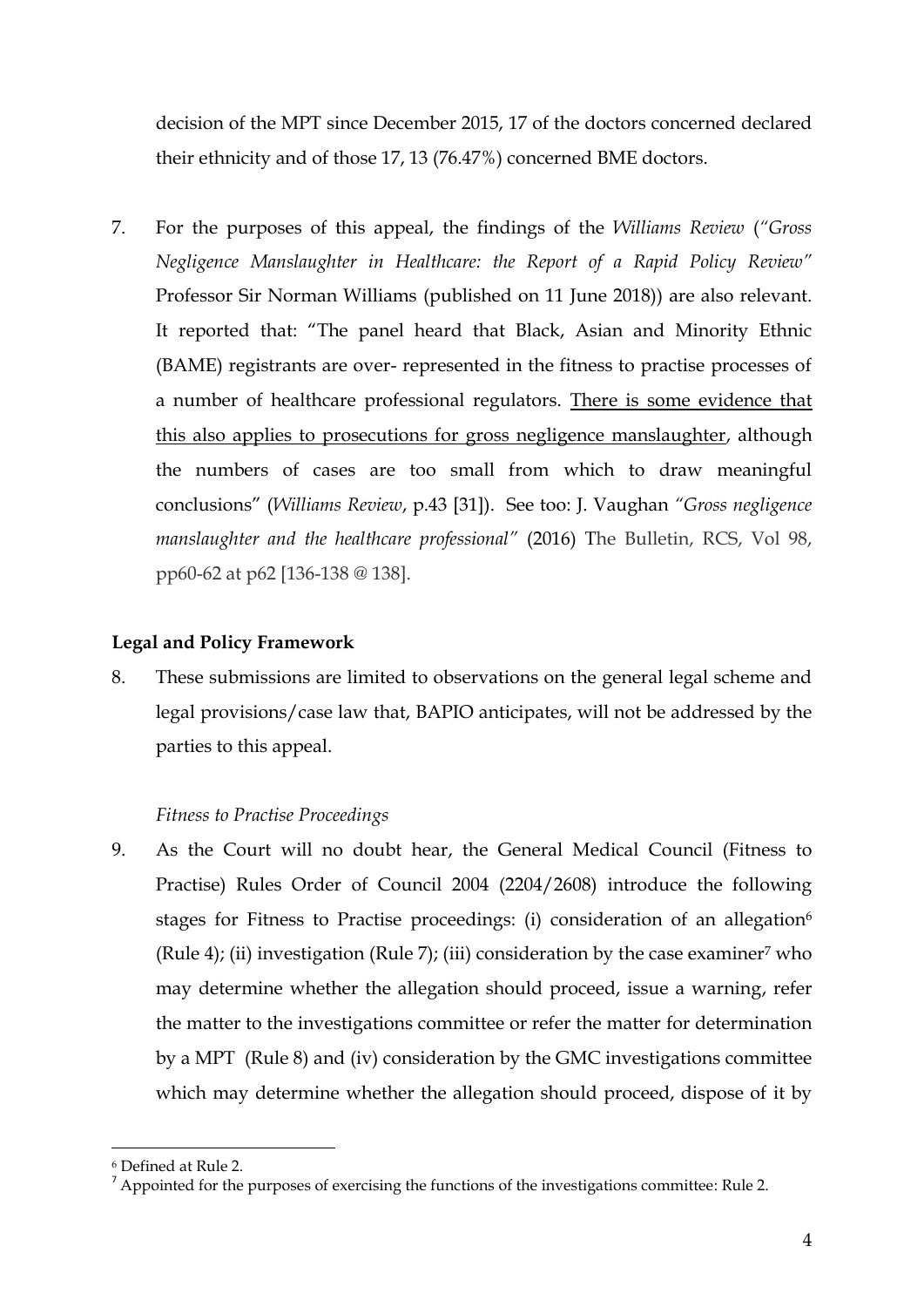issuing a warning or refer the matter for determination by a MPT (Rule 9). Finally, following a decision of the MPT, the GMC may decide to appeal against that decision.<sup>8</sup> At each of these stages, there are disproportionately adverse outcomes for (for certain cohorts, at least, of) BME doctors.

### *Equality Act 2010*

- 10. The law requires that at each of the stages above, the GMC must comply with the Equality Act 2010 ("EA 2010"), as it itself acknowledges (*"Sanctions Guidance"* (20169), p.7 [127] and *"Sanctions Guidance"* (2018) p.7 [135]).
- 11. Discrimination by "Qualifications Bodies" (defined by section 54, EA 2010 [33]), including the GMC, is governed by section 53 EA 2010 [32]. Discrimination in, *inter alia*, the imposition of a sanction and/or withdrawal of registration is unlawful (section 53(2)(a) and 54(3), EA 2010 [32-33]).
- 12. Further, section 149, EA 2010 [34-35] enacts the Public Sector Equality Duty ("PSED") as follows:

 $''(1)$  A public authority must, in the exercise of its functions, have due regard to the need to –

(a)eliminate discrimination, harassment, victimisation and any other conduct that is prohibited by or under this Act;

(b)advance equality of opportunity between persons who share a relevant protected characteristic and persons who do not share it,

(c) foster good relations between persons who share a relevant protected characteristic and persons who do not share it.

…

**.** 

(3)Having due regard to the need to advance equality of opportunity between persons who share a relevant protected characteristic and persons who do not share it involves having due regard, in particular, to the need to -

(a)remove or minimise disadvantages suffered by persons who share a relevant protected characteristic that are connected to that characteristic;

<sup>8</sup> A power acquired in 2015: section 40A, Medical Act 1983 (as inserted by the General Medical Council (Fitness to Practise and Over-arching Objective) and the Professional Standards Authority for Health and Social Care (References to Court) Order 2015, SI 2015/794).

<sup>9</sup> Applicable at the date of the Medical Practitioners Tribunal decision in the Appellant's case.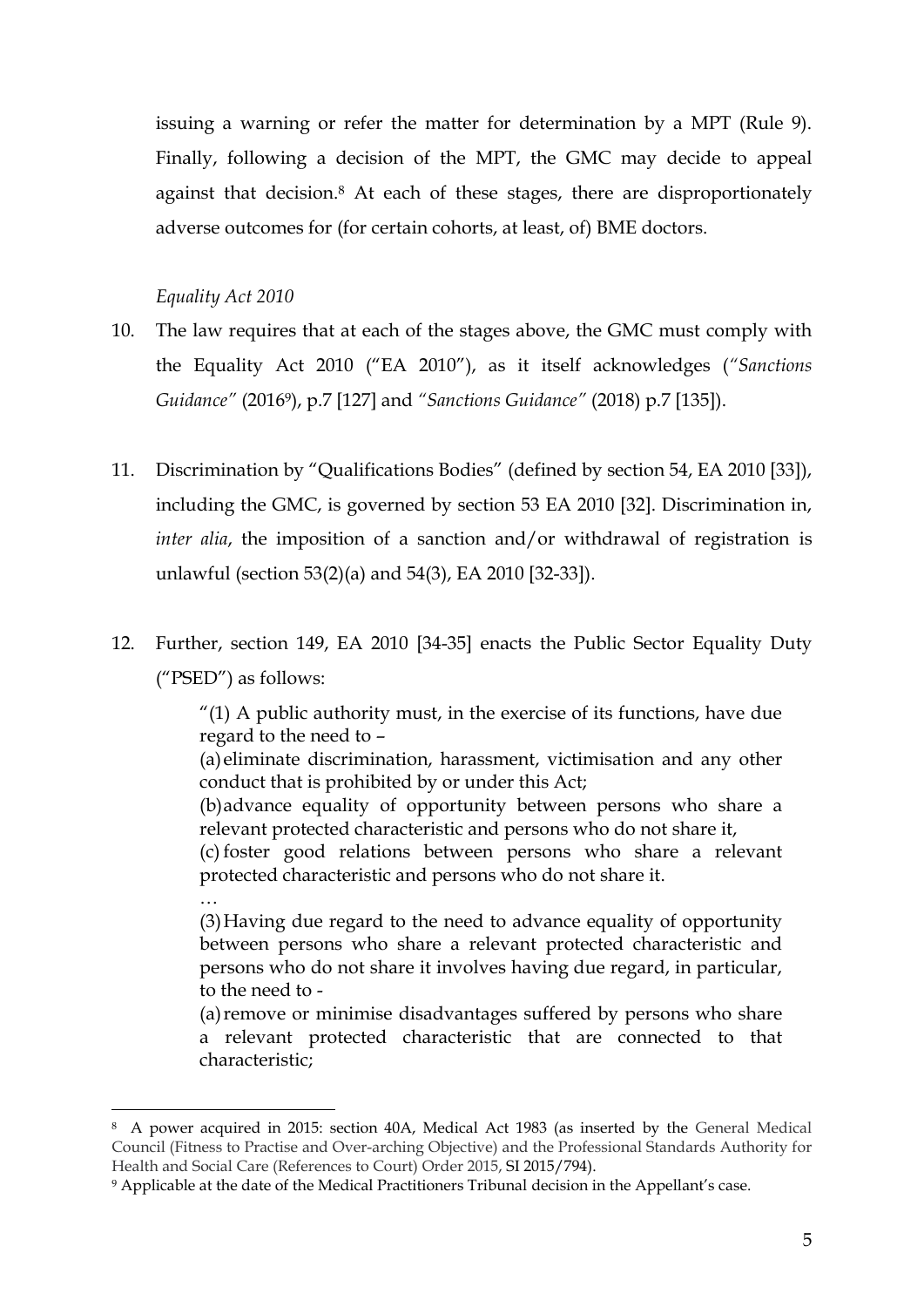(b)take steps to meet the needs of persons who share a relevant protected characteristic that are different from the needs of persons who do not share it

(5)Having due regard to the need to foster good relations between persons who share a relevant protected characteristic and persons who do not share it involves having due regard, in particular, to the need to – (a) tackle prejudice, and (b)promote understanding. …

(7)The relevant protected characteristics are – ……

race …"

- 13. As can be seen, the PSED includes both *negative* objectives (eliminate discrimination) and *positive* objectives (advance equality/foster good relations). For the principles applicable to the discharge of the PSED, see: *Bracking v Secretary of State for Work and Pensions* [\[2013\] EWCA Civ 1345,](https://www.lexisnexis.com/uk/legal/search/enhRunRemoteLink.do?A=0.16429282442445192&service=citation&langcountry=GB&backKey=20_T24505807296&linkInfo=F%23GB%23EWCACIV%23sel1%252013%25page%251345%25year%252013%25&ersKey=23_T24505807212) [2014] EqLR 60 [67-82], paras 25-6 and *Hotak v Southwark London Borough Council (Equality and Human Rights Commission and others intervening) and A'or* [2016] AC 811, paras 73-75 [83-119]).
- 14. The GMC is a public authority to which the PSED applies (see Sch 19, EA 2010 [38-52 @44]). The PSED applies to all of the GMC's public functions (specifically its regulatory functions, those being public functions), save those explicitly excluded and none are relevant here (Sch 18, EA 2010 [36-38]). It therefore applies at every stage in Fitness to Practise proceedings (from receipt of an allegation to deciding whether to appeal), both in the development of policy but also in reaching decisions in individual cases (*Pieretti v Enfield London Borough Council* [2010] LGR 944 [53-66]). There is nothing that BAPIO has seen indicating that that duty is complied with, though it should be, in progressing individual allegations through the Fitness to Practise procedures, up to and including decisions of the MPTs and decisions to appeal. The PSED requires focussed and conscientious consideration in an individual case of the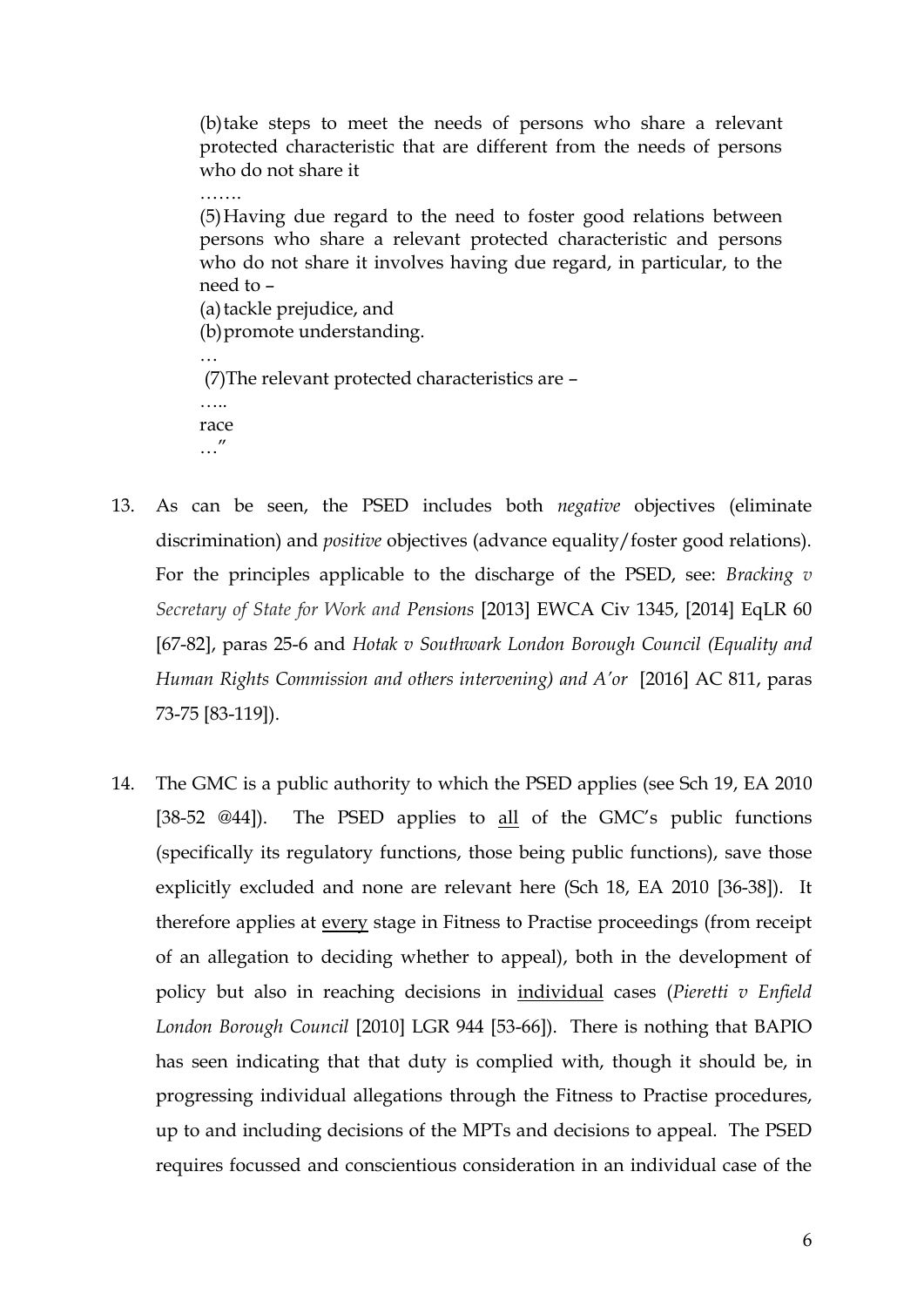impact of taking a particular course on the equality objectives set out under section 149(1), EA 2010.

15. BAPIO respectfully submits that were the Court in this appeal minded to lay down any principles of general application applicable to GMC Fitness to Practise proceedings/sanctions, regard should be had to the impact of the EA 2010, including the PSED, on the exercise by the GMC of its regulatory functions.

#### *Medical Act 1983*

- 16. BAPIO submits that in determining whether any sanction properly pursues the objective of promoting and maintaining public confidence in the medical profession (Medical Act 1983, section 1 (1B)(b)), account must be taken of the impact on "public confidence" that must follow from a Fitness to Practise regime that apparently produces disproportionately adverse outcomes for BME registrants.
- 17. Where Fitness to Practise procedures produce negative outcomes for BME registrants, this may indicate that, either BME registrants are subject to overly harsh treatment – a matter which is likely to greatly undermine public confidence – or that non-BME registrants are subject to overly lenient treatment – a matter which is equally likely to undermine public confidence (and which is, additionally, discriminatory).
- 18. Further, the PSED which applies in carrying out functions in pursuit of the over-arching objective underlines the importance of ensuring that the GMC's Fitness to Practise functions are exercised in way which is consciously nondiscriminatory and which promotes equality.

#### **KARON MONAGHAN QC**